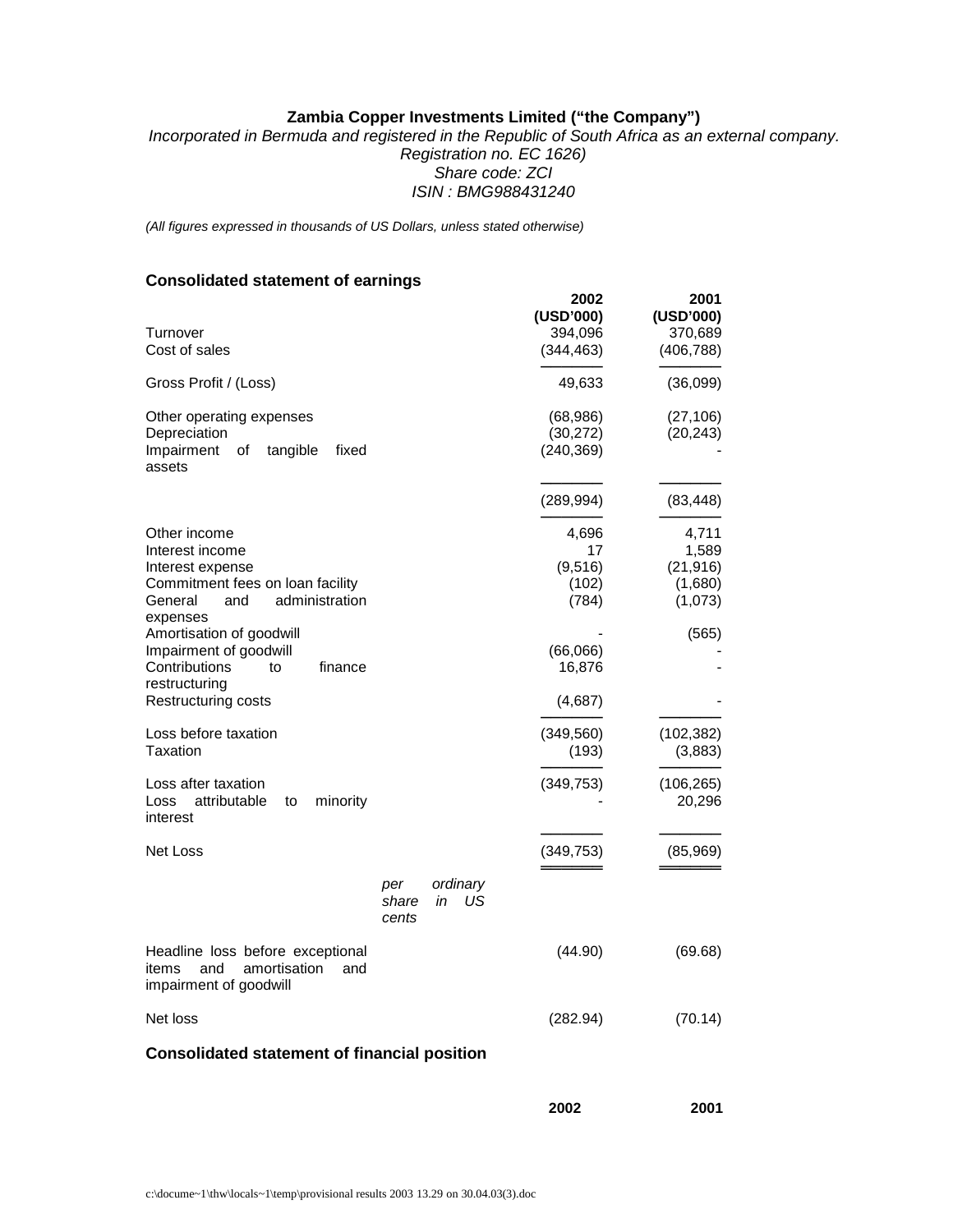|                                              | (USD'000)  | (USD'000)  |
|----------------------------------------------|------------|------------|
| <b>Fixed Assets</b>                          |            |            |
| Intangible assets                            |            | 8,265      |
| Tangible fixed assets                        | 100,195    | 260,756    |
|                                              | 100,195    | 269,021    |
| <b>Investments and advances</b>              |            | 45,932     |
|                                              | 100,195    | 314,953    |
| <b>Current assets</b>                        |            |            |
| <b>Stocks</b>                                | 88,308     | 105,462    |
| Accounts receivable                          | 46,658     | 68,924     |
| Cash and cash equivalents                    | 39,126     | 4,772      |
|                                              | 174,092    | 179,158    |
| <b>Current liabilities</b>                   |            |            |
| Short term loans and bank overdrafts         | 5,824      | 98,566     |
| Accounts payable and accrued liabilities     | 53,171     | 62,172     |
|                                              | 58,995     | 160,738    |
| Net current assets                           | 115,097    | 18,420     |
| <b>Total assets less current liabilities</b> | 215,292    | 333,373    |
| Long term liabilities                        |            |            |
| Long term loans                              | (35,033)   | (263, 346) |
| Provisions                                   | (92, 632)  | (69, 451)  |
| Deferred purchase consideration              |            | (61, 557)  |
| Minority interest                            | (36, 335)  |            |
| Net assets / (liabilities)                   | 51,292     | (60, 981)  |
|                                              |            |            |
| <b>Capital and reserves</b><br>Capital       | 508,807    | 46,781     |
| Accumulated deficit                          | (457, 515) | (107, 762) |
|                                              |            |            |
| Shareholders' equity/(deficit)               | 51,292     | (60, 981)  |
|                                              |            |            |

# **Consolidated statement of changes to equity**

| <b>Balance at 31 December 2000</b>                                 | <b>Share</b><br>capital<br>(USD'000)<br>29,426 | Contributed<br>surplus<br>(USD'000)<br>17,355 | <b>Accumulated</b><br>deficit<br>(USD'000)<br>(21, 793) | Total<br>(USD'000)<br>24,988 |
|--------------------------------------------------------------------|------------------------------------------------|-----------------------------------------------|---------------------------------------------------------|------------------------------|
| Loss for the year                                                  |                                                |                                               | (85,969)                                                | (85,969)                     |
| <b>Balance at 31 December 2001</b>                                 | 29,426                                         | 17,355                                        | (107, 762)                                              | (60, 981)                    |
| Shares issued<br>Contributed on restructuring<br>Loss for the year | 873                                            | 461,153                                       | (349, 753)                                              | 873<br>461,153<br>(349, 753) |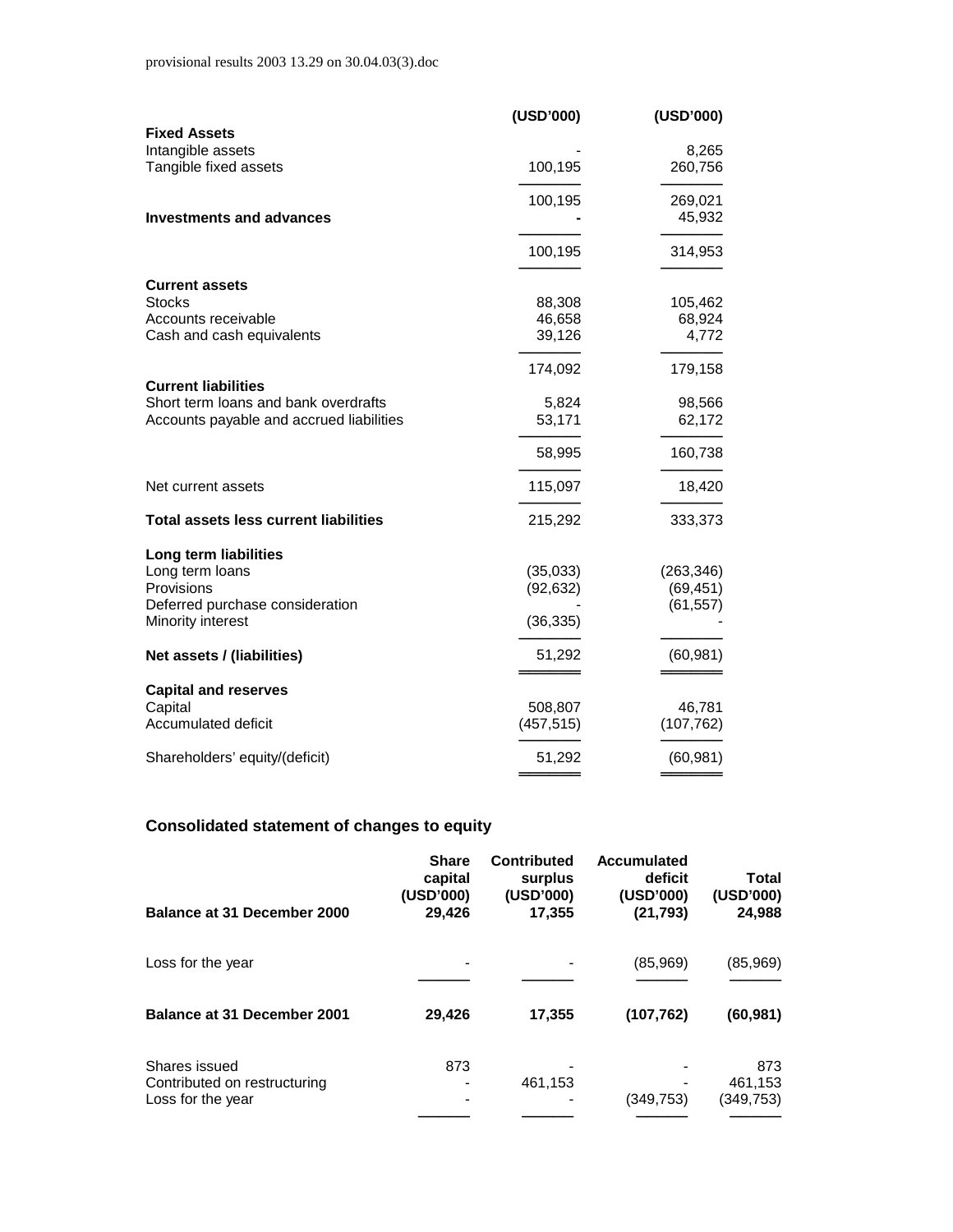| <b>Balance at 31 December 2002</b> | 30,299 | 478,508 | (457, 515) | 51,292 |
|------------------------------------|--------|---------|------------|--------|
|                                    |        |         |            |        |

## **Consolidated statement of cash flows**

|                                                                                                             | 2002<br>(USD'000)     | 2001<br>(USD'000)     |
|-------------------------------------------------------------------------------------------------------------|-----------------------|-----------------------|
| Cash flow from operating activities<br>Cash received from customers<br>Cash paid to suppliers and employees | 398,559<br>(378, 425) | 361,945<br>(465, 756) |
| Cash generated / (absorbed) by operations<br>Interest received                                              | 20,134                | (103, 811)<br>356     |
| Interest paid<br>Income tax paid                                                                            | (1, 343)<br>(80)      | (5, 314)<br>(351)     |
| Net cash generated / (absorbed) by operating activities                                                     | 18,711                | (109, 120)            |
| Cash flow from investing activities                                                                         |                       |                       |
| Investment in KCM                                                                                           |                       | (2,832)               |
| Proceeds from disposal of tangible fixed assets<br>Capital expenditure                                      | 334<br>(58, 277)      | (107, 297)            |
| Cash absorbed by investing activities                                                                       | (57, 943)             | (110, 129)            |
| <b>Cash flow from financing activities</b>                                                                  |                       |                       |
| Proceeds from external borrowings                                                                           |                       | 154,000               |
| Advances by minority shareholders in KCM                                                                    |                       | 21,000                |
| Shareholders long-term loans received                                                                       | 97,813                |                       |
| Other loans received                                                                                        | 35,000                |                       |
| Contributions received to finance restructuring                                                             | 33,637                |                       |
| Short term loans repaid                                                                                     | (60,000)              |                       |
| Cash generated by financing activities                                                                      | 106,450               | 175,000               |
| Net increase / (decrease) in cash                                                                           | 67,218                | (44, 249)             |
| Net (debt) / cash at the beginning of the year                                                              | (33, 916)             | 10,333                |
| Net cash / (debt) at the end of the year                                                                    | 33,302                | (33, 916)             |
| Cash deposits and cash at bank                                                                              | 39,126                | 4,650                 |
| Bank overdraft - unsecured                                                                                  | (5,824)               | (38, 566)             |
| Net cash / (debt) at the end of the year                                                                    | 33,302                | (33, 916)             |
|                                                                                                             |                       |                       |

## **NOTES TO THE CONSOLIDATED FINANCIAL STATEMENTS**

## **Consolidated financial statement presentation**

On January 24, 2002 the Company issued an announcement to the effect that, following advice from Anglo American plc, it would not be in a position to provide funding to its principal subsidiary, KCM, beyond its obligations under the Subscription and Shareholders Loan Agreement ("SSLA"). Furthermore, the announcement stated that KCM's financial projections, that are based on current metal prices, indicate that in order to sustain its operations KCM will require funding, over and above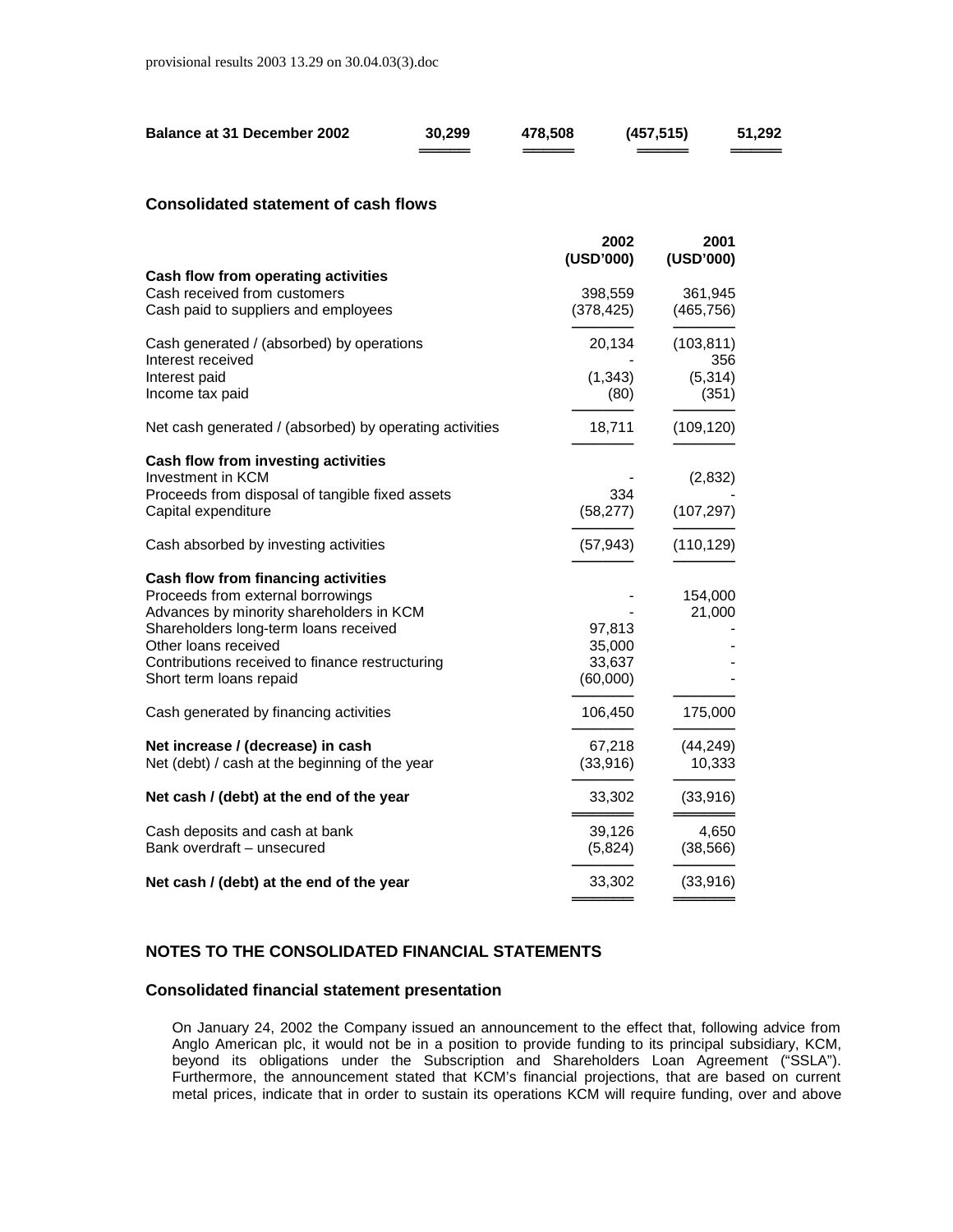that pledged under the SSLA, from around the end of the first quarter of 2002 and it was decided to restructure KCM.

 Following the announcement on January 24, 2002 a KCM Shareholders' Steering Committee had been established on which was represented all the shareholders including the GRZ, to explore all options available to the Company following ZCI's announcement. Negotiations took place between the shareholders, which culminated in Agreements to restructure KCM, which were signed on 16 August 2002 and became effective on 17 September 2002.

Following the restructuring, the directors are of the view that the Company is a going concern and the financial statements have been prepared on this basis.

The financial statements are prepared in accordance with International Financial Reporting Standards. The preparation of financial statements in conformity with International Financial Reporting Standards requires management to make estimates and assumptions that affect the reported amount of assets and liabilities, disclosure of contingent assets and liabilities and the reported amount of revenues and expenses during the reporting period. Actual results could differ from those estimates.

These financial statements are presented in United States Dollars since that is the currency in which the majority of the operations of the Company are denominated.

The financial statements have been prepared on the historical cost basis. The accounting policies applied are consistent with the previous year. The financial information has been audited by the Company's auditors, Deloitte & Touche, (Bermuda), whose unqualified audit opinion is available for inspection at the offices of the Company's administrators, Maitland Management Services SA, 6 rue Adolphe Fischer,L-1520, Luxembourg.

### **Principal activity and segmental information**

The principal activity of the Group is the mining and production of copper and cobalt, and toll treatment of copper concentrates. The sales revenue can be analysed as follows:

|        | 2002      | 2001      |
|--------|-----------|-----------|
|        | (USD'000) | (USD'000) |
| Copper | 355,591   | 325,132   |
| Cobalt | 30,603    | 44,511    |
| Other  | 7.902     | 1,046     |
|        |           |           |
|        | 394.096   | 370,689   |
|        |           |           |

The Group has one reportable segment, its principal activity.

#### **Geographical segments**

The Group mining operations are located in Zambia. The following table provides an analysis of the Group's sales by geographical market:

|                       | 2002      | 2001      |
|-----------------------|-----------|-----------|
|                       | (USD'000) | (USD'000) |
| Sales revenues        |           |           |
| Asia                  | 321,556   | 257,870   |
| Europe                | 63,416    | 60,652    |
| <b>Rest of Africa</b> | 7.653     | 52,167    |
| America               | 1.471     |           |
|                       |           |           |
|                       | 394.096   | 370,689   |
|                       |           |           |

#### **Contributions to finance restructuring**

A surplus of USD 16,875,662 resulted from the restructuring effective 17 September 2002. This represents the ZCI share of the USD 30 million exit settlement received by KCM and other amounts received from Anglo American for working capital requirements.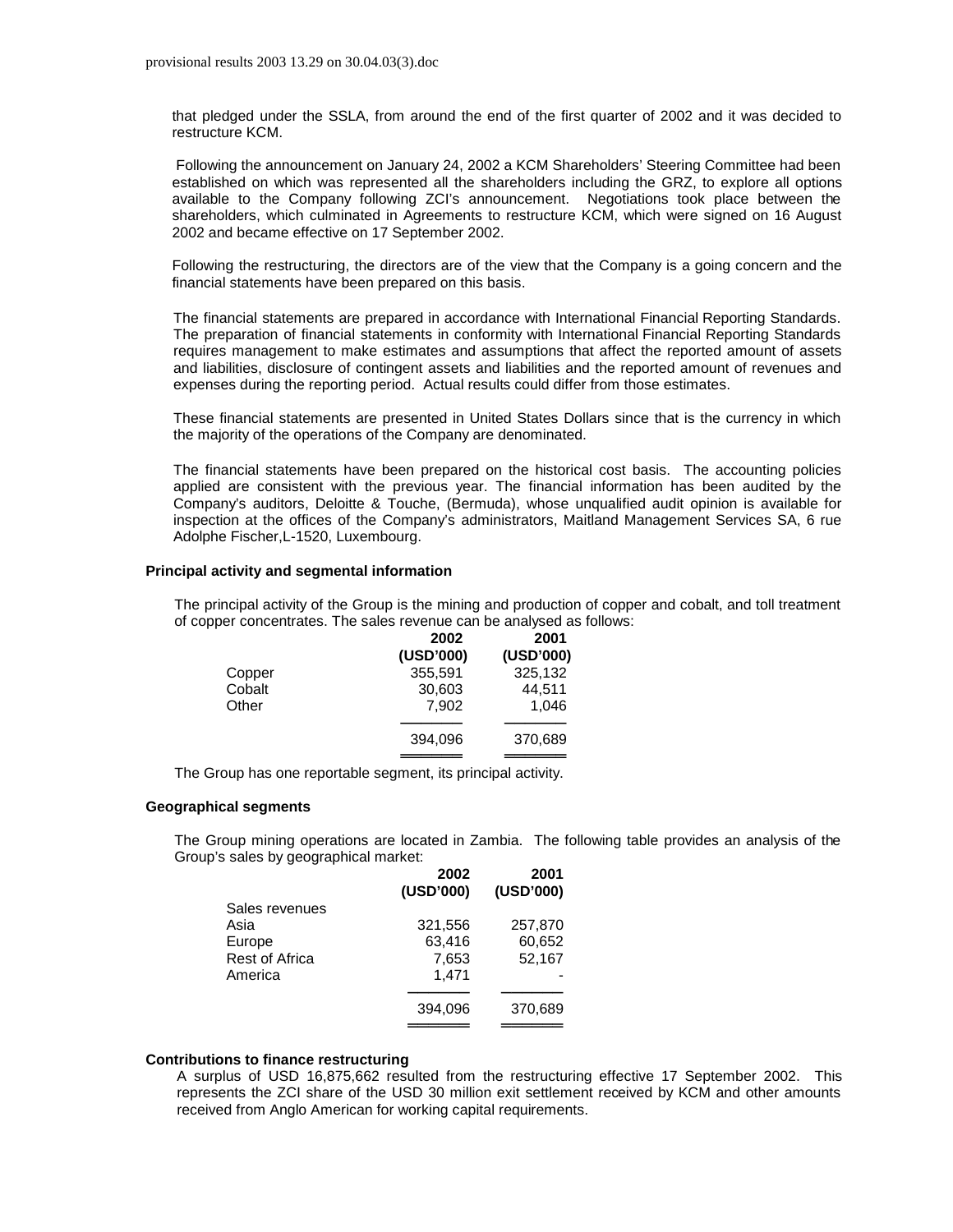| Loss per share                                                                                |                 |                |
|-----------------------------------------------------------------------------------------------|-----------------|----------------|
|                                                                                               | 2002            | 2001           |
|                                                                                               | (USD'000)       | (USD'000)      |
| Net loss attributable to shareholders (USD '000)<br>Add exceptional income:                   | 349,753         | 85,969         |
| Contributions to finance restructuring<br>Less exceptional expenses:                          | 16,876          |                |
| Impairment of tangible fixed assets                                                           | (240, 369)      |                |
| Amortisation of goodwill                                                                      |                 | (565)          |
| Impairment of goodwill                                                                        | (66,066)        |                |
| Restructuring costs                                                                           | (4,687)         |                |
| Headline loss before exceptional items and<br>amortisation and impairment of goodwill         | 55,507          | 85,404         |
|                                                                                               |                 |                |
| Weighted average number of shares in issue<br>(thousands)                                     | 123,616         | 122,560        |
| Headline loss per share (US cents per share)<br>Basic net loss per share (US cents per share) | 44.90<br>282.94 | 69.68<br>70.14 |

Basic loss per share is calculated by dividing the net loss attributable to the shareholders by the weighted average number of shares in issue during the year.

#### **Impairment adjustment**

Impairment adjustments are a result of changes in economic circumstances, including the fall in market prices of KCM's products and the suspension of the Konkola Deep Mining project resulting in a reduction of the economic life of the business. As a result, the directors consider that the carrying amounts of the Group's tangible and intangible fixed assets may not be recoverable. Accordingly, a provision in the amount of USD 248,634,000 for impairment of those assets was recorded in the consolidated financial statements at June 30, 2002 in accordance with the requirements of IAS 36: Impairments of Assets.

The impairment adjustment represents the amount by which the carrying amount of the tangible and intangible assets of the Group at June 30, 2002 exceed their estimated recoverable amount. The Group has been considered as a single cash-generating unit for the purpose of the review. The recoverable amount is the value in use, which was determined at a discount rate of 15%.

Due to the historical operating losses within KCM (SmelterCo) and the uncertainty of future profits, the directors consider it prudent to reduce the carrying amounts of the goodwill that arose on the acquisition of KCM (SmelterCo). Accordingly, a provision in the amount of USD 57,801,000 for impairment of the goodwill has been raised in accordance with the requirements of IAS 36: Impairment of Assets.

#### **Long term loans**

**2002 2001**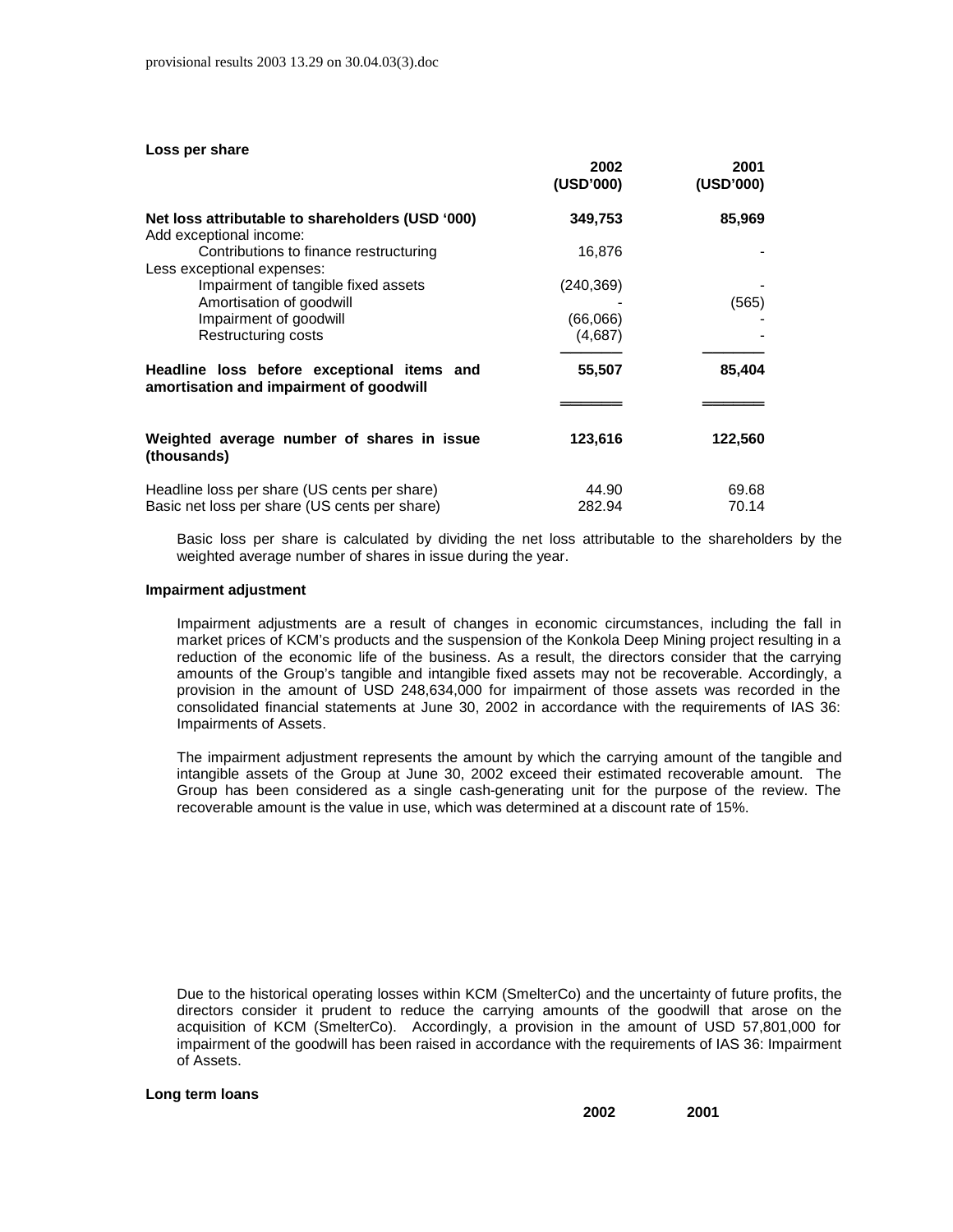|                                                                              | (USD'000) | (USD'000) |
|------------------------------------------------------------------------------|-----------|-----------|
| Loan from A.R.H. Limited S.A. to ZCI                                         |           | 190,000   |
| Capitalised interest and commitment fee thereon                              |           | 23,706    |
| Amount due to A.R.H Limited S.A.<br>Loans from minority shareholders to KCM, |           | 213,706   |
| including capitalised interest                                               |           | 49,640    |
|                                                                              |           | 263,346   |
| Loans received during the year by KCM                                        | 35,000    |           |
| Capitalised interest                                                         | 33        |           |
|                                                                              | 35,033    | 263,346   |
|                                                                              |           |           |

As part of the restructuring process, Anglo American injected USD 286,892,675 contributed surplus into ZCI, the majority of which was used to repay in full the amount owed by ZCI to ARH under the Revolving Credit Facility Agreement. On completion of the restructuring, the ZCI Group repaid its loan to ARH and the Revolving Credit Facility was terminated.

The loans to KCM from its minority shareholders were also extinguished as part of the restructuring.

### **Report to shareholders**

The year under review was one of difficulty and uncertainty for the company but the Board is pleased to report that, as a result of a successful restructuring, the company was able both to strengthen the Balance Sheet and set a new and more positive course for the future.

As you will be aware, the company was faced in January of 2002 with an announcement by Anglo American plc (Anglo American) that after less than two years involvement as a majority shareholder, it had decided to withdraw from its investment and that it would make no additional funding available to the company's subsidiary, Konkola Copper Mines plc (KCM) beyond its existing commitments at the time of its original investment in March 2000.

Anglo American also set a deadline for the withdrawal of its management team and certain essential services and stated that a managed closure of KCM's operations was its 'preferred option'. This would have had predictably negative and serious consequences both for the company's shareholders and for the economy of Zambia.

A lengthy period of negotiation followed as a result of which agreement was reached in August 2002 with the shareholders of KCM and The Government of the Republic of Zambia (GRZ) upon a restructuring whereby Anglo American agreed to relinquish control of the company and to:

- transfer a shareholding of 41.4% in the company without consideration to the newly formed Copperbelt Development Foundation (CDF), whose objectives are, inter alia, to promote diversification of the economy of the Copperbelt Province of Zambia and to promote the social development, relieve poverty and contribute to the provision of health, education and other social services in the Copperbelt Province and Mumbwa District of the Central Province of Zambia, and to
- transfer the balance of its shareholding totalling 8% in the company without consideration to an Employee Share Ownership Trust (ESOT).

In addition and as part of the overall restructuring agreement, Anglo American undertook, inter alia, to:

- facilitate the repayment of the loan extended to ZCI by the Anglo American group;
- make an exit payment of USD 30 million to KCM; and
- provide USD 26.5 million as loans to KCM on favourable terms,

and at the same time: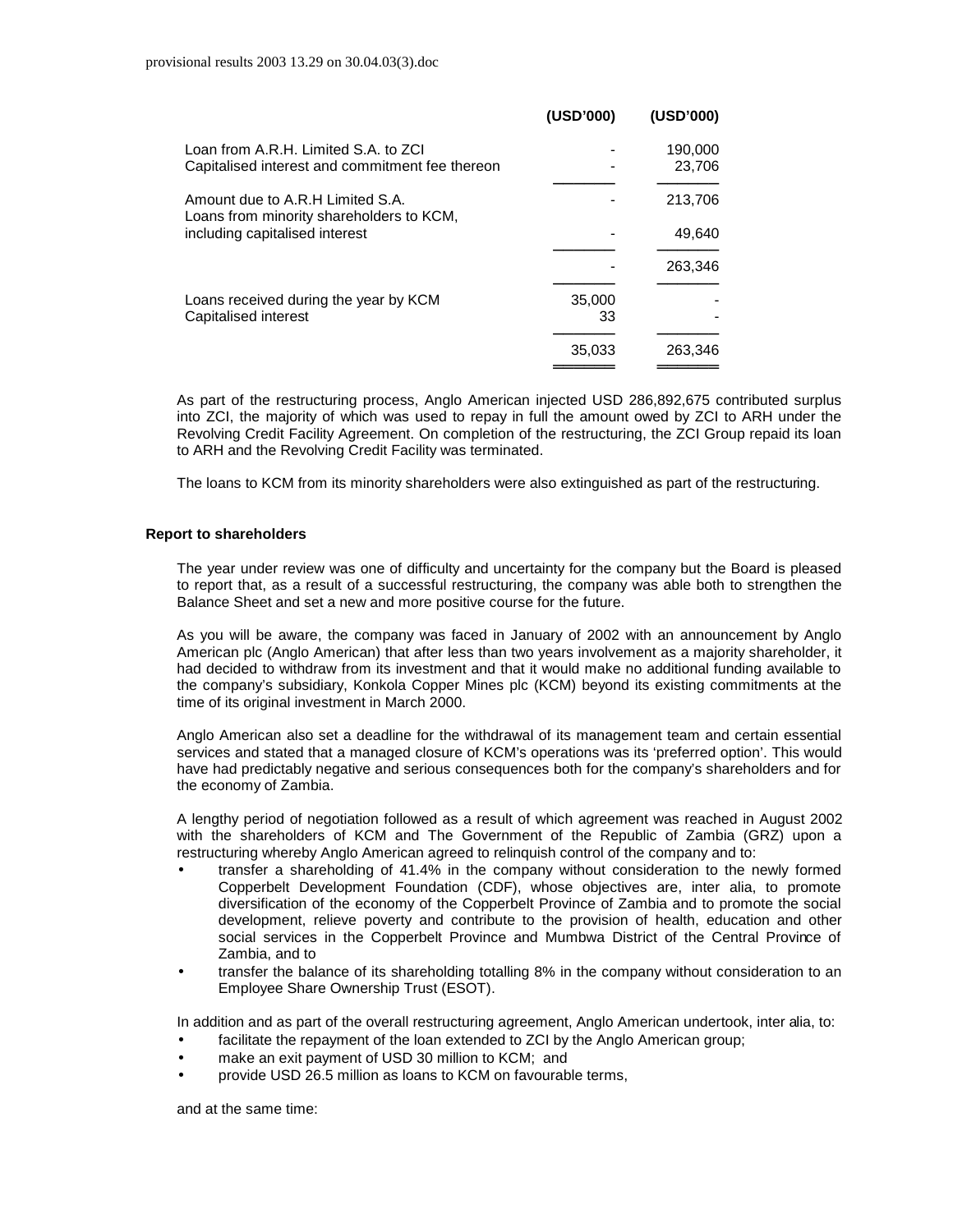- CDC Financial Services (Mauritius) Limited (CDC) and International Finance Corporation (IFC) agreed to exchange their respective shares in KCM for new shares in ZCI and transfer these new ZCI shares (2.9% of ZCI) to the CDF;
- the Government of the Republic of Zambia agreed to provide USD 8.5 million as a loan to KCM;
- KCM exercised an option to acquire ZCCM (SmelterCo) Limited; and
- all loan amounts owed to shareholders of KCM were converted to KCM equity.

As a consequence of this restructuring, the company is now owned 47.7% by public shareholders, 44.3% by the CDF and 8% by the ESOT. The exit of Anglo American and the connected withdrawal of CDC and IFC as shareholders of KCM, results in KCM now being owned 58% by the company and 42% by ZCCM Investment Holdings PLC. The Government of the Republic of Zambia continues to retain its golden share in KCM.

The restructuring has had the effect of considerably strengthening the company's Balance Sheet. KCM's Balance Sheet was also strengthened as a result and provided thereafter a basis for its continued operation pending the introduction of new management, the development of a new business plan and the introduction of additional finance.

As a further consequence of this restructuring, there has been a fundamental reorganisation of the Board.

Mr Barrie Ireton was appointed as a director of the company on  $27<sup>th</sup>$  September 2002 and as Chairman following the completion of the restructuring agreement. Mr Ireton also serves as Chairman of KCM and as a representative of the United Kingdom Department for International Development on the Board of the CDF. Mr David Rodier, who was appointed to the Board of CDF by the International Centre for Mining and Metallurgy, was also appointed as a director of the company and of KCM. Mr Steven Georgala was appointed as an independent director. Mr Robin Mills, who has now returned to Anglo American, served as a director during the latter part of the year and was replaced by Mr Russell Alley the newly appointed Chief Executive Officer of KCM on 1 February 2003. Russell has long experience of the international mining business having previously served, inter alia, with Cyprus Amax, Phelps Dodge and Southern Peru Copper.

During 2002, ZCI incurred a net loss of USD 350 million due to depressed metal prices throughout the year and a combination of negative impairment adjustments and restructuring costs. Annual production of copper was up over 12%. In spite of this creditable performance in production terms, market conditions continue to be difficult as the average price for copper was US cents 71.5 per pound (2001: US cents 71.6 per pound).

Over recent months, the Board has undertaken a strategic review of the future prospects for the group in order to establish a basis for continued viable commercial operations by development of credible business plans.

In order to ameliorate the risks of current market conditions, the Board is in the process of seeking a strategic equity partner in KCM to replace Anglo American and to provide further technical assistance and financial support in the longer term.

Since the completion of the restructuring just six months ago, KCM:

- has undertaken a complete technical and strategic review;
- is putting in place a new twenty year life of mine plan and related business plans;
- successfully recruited a new Chief Executive Officer and management team; and
- has undertaken an extensive international review of potential strategic equity partners.

In recent weeks, the Board of KCM has made good progress in its review of potential strategic equity partners which involved discussions with 47 companies world-wide and elicited expressions of interest from nearly 20 companies.

Following completion of a pre-qualification process, 8 companies who met all of the criteria set were invited to participate. Bidders were subsequently involved in an extensive due diligence process following which competing bids were submitted to shareholders of KCM. These proposals are now under consideration by shareholders of KCM. The company will keep shareholders informed of